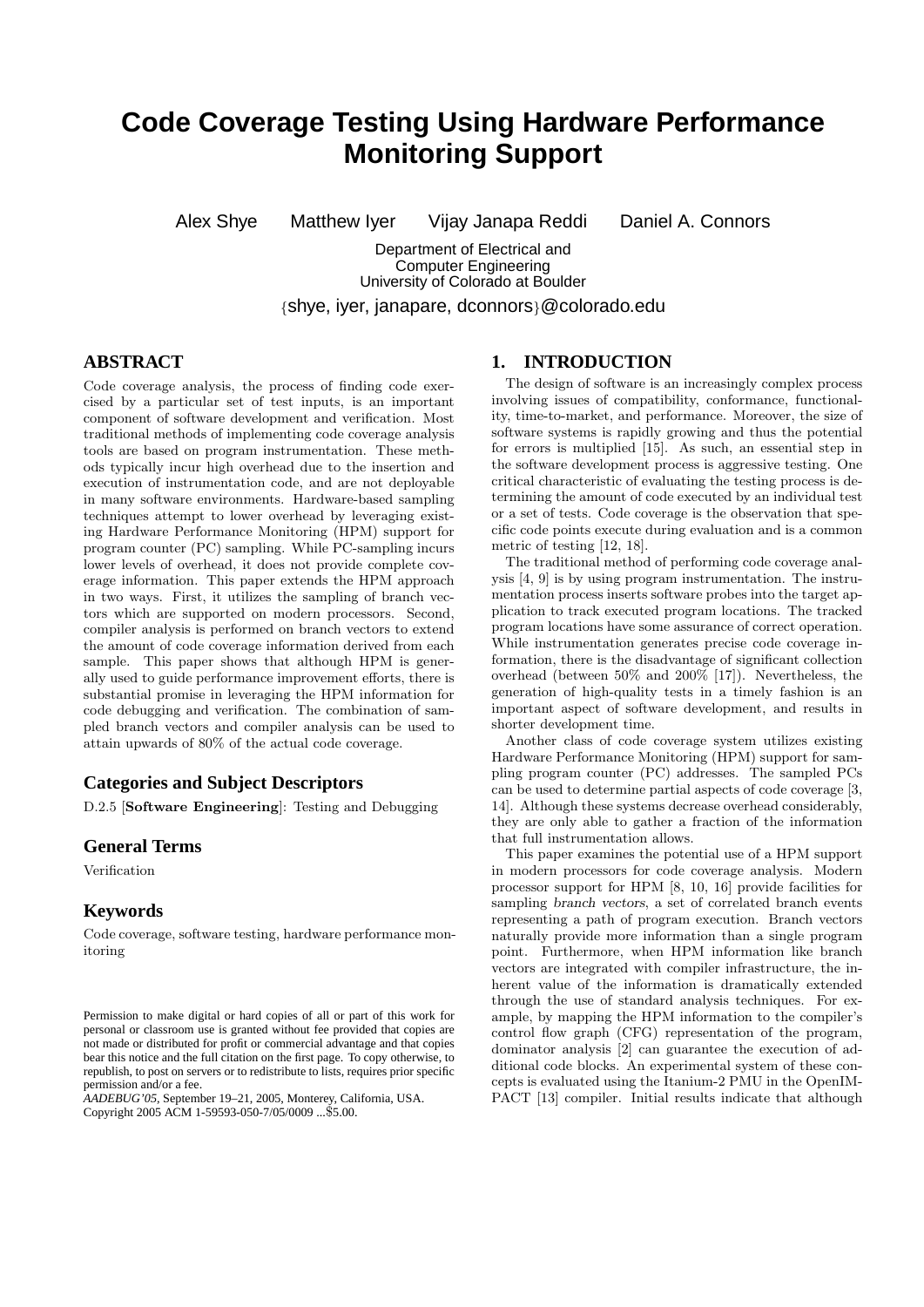

Figure 1: HPM partial path creation and path extension based on dominator analysis.

HPM-based code coverage is lossy, it provides a promising low-overhead alternative to program instrumentation.

## **2. HPM-BASED CODE COVERAGE**

This section presents a HPM-based code coverage analysis framework. The framework consists of two main phases: a run-time collection phase in which PMU samples are gathered, and an off-line compiler-aided analysis phase. It is at this offline phase in the compiler framework that relationships between run-time branch information and program structures (statements, loops, subroutine calls) are known. Within the program's representation, compiler analysis can extend the inherent amount of hardware-monitoring information to provide increased code coverage results.

## **2.1 PMU Branch Execution Information**

The experiments in this paper utilize the Branch Trace Buffer (BTB) registers supported on the Itanium-2 [10] PMU. The BTB acts as a circular buffer which is able to store the instruction and target addresses of the last four branches executed. Collectively, this set of branches defines a branch vector. The BTB also allows for a set of user-defined filters on the sampled branches such as sampling only taken branches or applying instruction range restrictions. In this framework, the BTB is configured to sample only taken branches in an effort to collect more information per sample. Since fall-through branches can be automatically tracked within a program CFG, a branch vector consisting of only taken branches indicates more information. Likewise, since compiler optimizations tend to emphasize fall-through paths over taken paths to improve code locality, aggressively optimized applications are more likely to execute fall-through branches. During run-time, the BTB is periodically sampled and the corresponding branch vector is stored in a table that keeps track of encountered branch vectors. The set of encountered branch vectors are then used in the offline phase for analysis.



Figure 2: (a) Dominator and (b) post dominator trees for CFG in Figure 1. Partial path blocks and blocks added from dominator analysis are shown.

## **2.2 Compiler Support for Code Coverage**

The first component of off-line compiler analysis is to associate the branch vectors with partial paths of the CFG representation of program. A partial path is the set of basic blocks that are known to execute from a given branch vector. Figure 1 shows an example of the entire off-line process for a particular branch vector and program CFG. The numbered branches in Figure 1 show the four taken branches that are indicated by a single branch vector sample. In partial path creation, these four branches are mapped onto the original CFG to create the partial path shown in dark shaded blocks. Here, a partial path of six basic blocks can be determined from the branch vector. The following section discusses dominator analysis which can utilized to systematically infer other blocks which are guaranteed to have executed.

#### *2.2.1 Dominator Analysis*

A number of compiler optimizations rely on dominator analysis [1] to determine guaranteed execution relationships of blocks in a CFG. There are two commonly analyzed dominator relationships: dominance - basic block  $u$  dominates basic block  $v$  if every path from the entry of the CFG to basic block  $v$  contains basic block  $u$ , and post-dominance basic block u post-dominates basic block v if every path from v to the *exit* of the CFG contains basic block  $u$ . Tree representations of the information summarize the dominance and post-dominance relationships. For example, in a dominator tree, each node dominates all nodes underneath it. The dominator tree representations for the CFG of Figure 1 are shown in Figure  $2(a)$  and Figure  $2(b)$ . In the example, applying dominator analysis to partial path  $D, E, G, J, L, N$ guarantees that basic blocks  $A, B, P, S$  must have also executed. In this case, the execution of 10 basic blocks could be guaranteed by the collection and analysis of a single branch vector.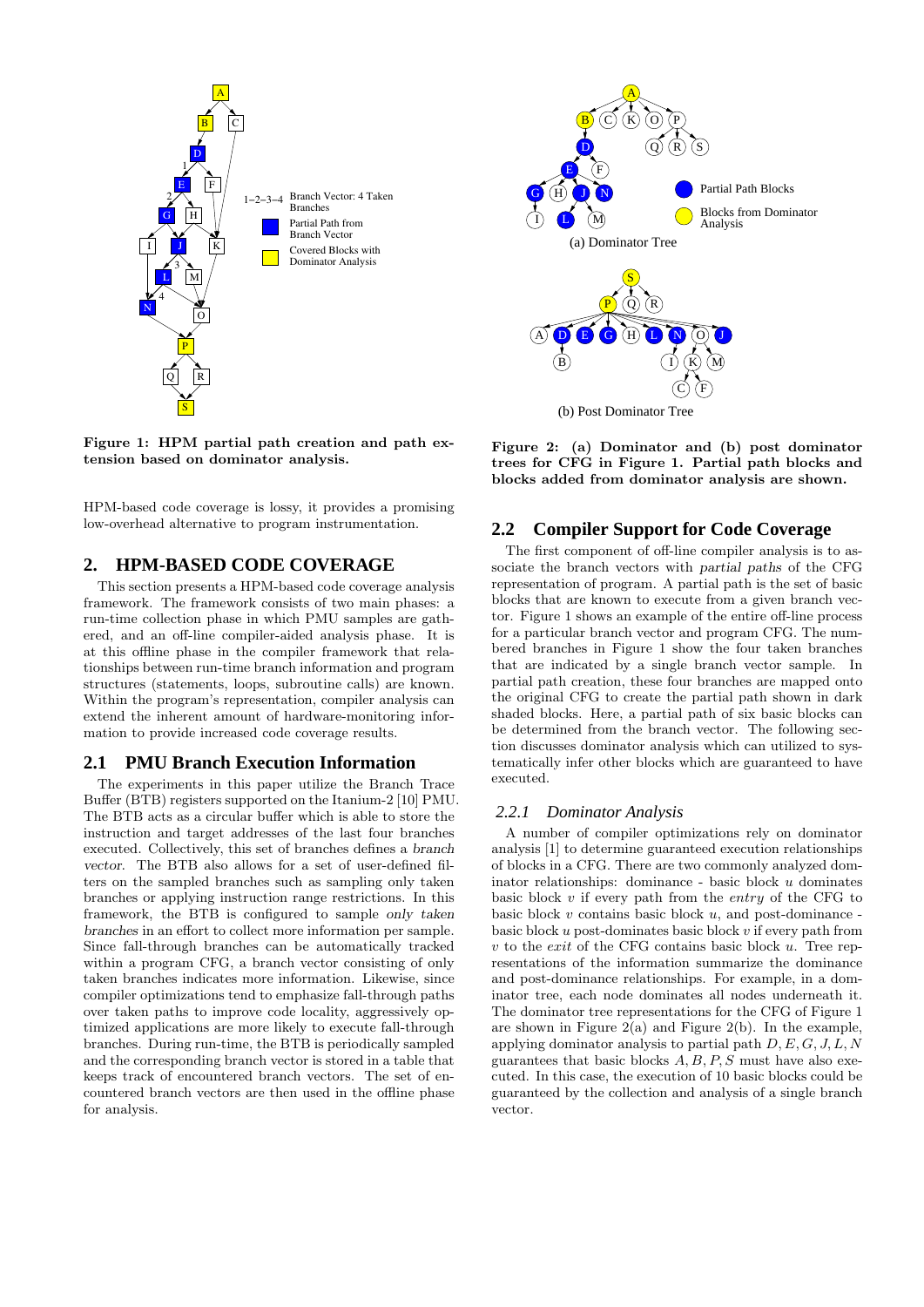Percent Overhead vs. Sampling Period



Figure 3: Overhead of run-time collection of branch vectors for various sampling periods.

# **3. EXPERIMENTAL EVALUATION**

## **3.1 Methodology**

The experiments in this paper are performed using a set of the SPEC CPU 2000 benchmarks compiled with the Open-IMPACT [13] Research Compiler on an Itanium-2 with the 2.6.10 kernel. Benchmarks are compiled with the base Open-IMPACT configuration which include classical optimizations and profile-directed optimizations. The applications run using a HPM data collection tool developed using the perfmon interface and libpfm-3.1 library [5, 7]. The tool can be configured to collect branch vector samples at regular or randomized intervals. Branch vector samples are fed into an OpenIMPACT software module that performs compileraided code coverage analysis. Results are compared to an instrumentation-based code coverage tool developed with Pin [6].

## **3.2 Results and Analysis**

#### *3.2.1 PMU Sampling Overhead*

There are a few main causes which contribute to the overhead incurred in collecting branch vectors. First, an interrupt occurs every sampling period which copies the BTB registers into a kernel buffer. As the sampling period increases, this causes the overhead to increase because interrupts happen more frequently. Afterwards, the data must be periodically read from the kernel buffer, processed, and stored.

Figure 3 shows the effect of sampling period on the runtime collection of branch vectors. The sampling period is varied from 50K to 10M clock cycles and the percent overhead is an average of overhead measurements across the experimental benchmarks. A trade-off clearly exists between overhead and the amount of information gathered. Using a smaller sampling period increases the number of samples and therefore the quality of information provided for code coverage analysis. However, as the sampling period is decreased, the overhead increases.

### *3.2.2 PMU Coverage Characteristics*

Before exploring code coverage data, it is important to understand the size of the evaluated benchmarks as well as their run-time instruction footprints. Table 1 shows the size

| Benchmark        | $#$ Ops | $#$ Covered Ops |
|------------------|---------|-----------------|
| $164$ .gzip      | 6,466   | 3,063 (47%)     |
| 175. vpr         | 23,573  | 12,229(52%)     |
| $177$ . mesa     | 89,006  | 7,390 (8%)      |
| $179.\text{art}$ | 2,201   | 1,515 (69%)     |
| $181$ .mcf       | 1,973   | 1,401 (71%)     |
| 183.equake       | 3,033   | 2,265 (75%)     |
| $188.\text{amp}$ | 19,562  | 5,835 (30%)     |
| 197.parser       | 17,541  | 11,271 (64%)    |
| $256.$ bzip $2$  | 5,095   | 3,138 (62%)     |
| 300.twolf        | 40,490  | 15,705 (39%)    |

Table 1: Number of instructions per benchmarks and actual code coverage.

of each benchmark in number of low-level IR instructions as well as the number of these instructions that are actually covered during run-time. Code size varies greatly in this set of benchmarks ranging from 181.mcf with 1,973 instructions to 177.mesa with 89,006 instructions. The number and percentage of covered instructions also ranges greatly from 8% coverage for 177.mesa to 75% coverage for 183.equake.

Figure 4 presents PMU-based code coverage normalized to the total instruction counts shown in Table 1. 100% would mean that PMU-based code coverage has covered all the instructions that have actually been executed. For each benchmark, four sampling periods is shown; 100K, 1M, 10M and 100M clock cycles. Code coverage is divided into three main categories; Single BB, Branch Vectors, and Branch Vectors w/ Dominator Analysis:

Single BB: The first basic block of each branch vector is used for marking covered instructions. This is used to simulate PC-sampling where a single PC is mapped to a basic block.

Branch Vectors: The branch vectors are mapped to partial paths and each basic block in the path is marked as covered.

Branch Vectors w/ Dominator Analysis: Dominator analysis is performed on partial paths to mark additional basic blocks.

Figure 4 shows that Single BB leaves much to be desired in term of code coverage. Even at a low sampling period of 100K cycles, the highest code coverage percentage is barely over 50% for 181.mcf. 164.gzip, 175.vpr and 300.twolf perform particularly bad at only around 21-22% of the code coverage. The percentage only decreases as the sampling period increases for each benchmark. By sampling branch vectors and mapping them back to partial paths, there are substantial increases in the percentage of covered code that can be discovered using PMU-based code coverage. At the lowest sampling period, the coverage percentage increases by an average of 14%. 183.equake has the greatest improvement due to using branch vectors at around 30%.

Compiler-aided dominator analysis significantly extends the amount of code coverage information. As shown in Figure 4, for the lower sampling periods, it consistently provides an additional 15-25% to the code coverage percentage. The exception is 177.mesa which improves less that 10% at all sampling periods.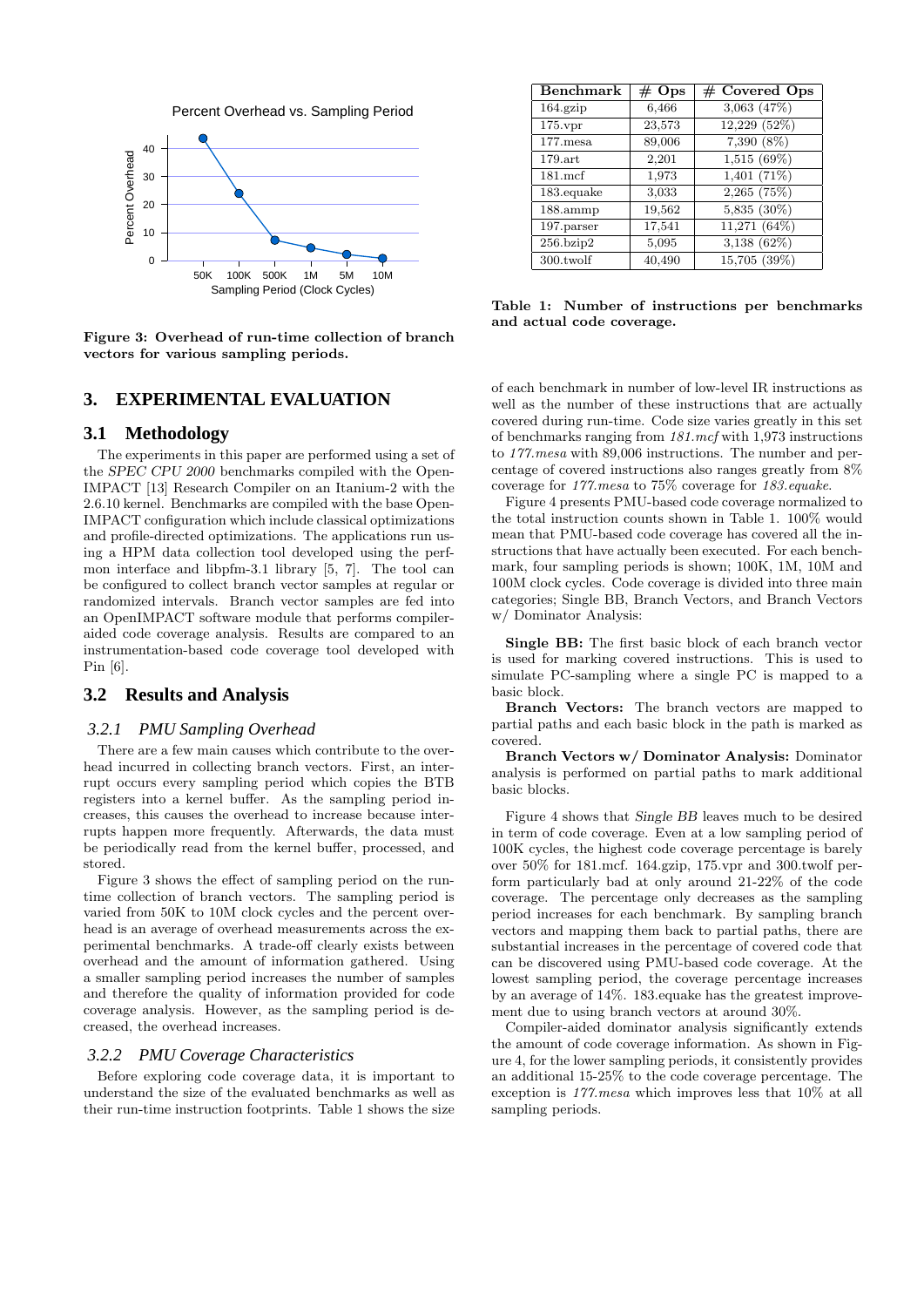

Figure 4: Code coverage across different sampling periods (100K, 1M, 10M 100M) showing the effects of 1) using a single basic block per sample, 2) using branch vectors to create partial paths and 3) extending partial path information by using dominator analysis.



Figure 5: Instruction execution distribution across address range for 164.gzip (a) actual and (b) PMU.

## *3.2.3 PMU Entropy Analysis*

Figure 5 shows the probability distribution graphs for the code execution of 164.gzip determined by both complete coverage (a) and PMU-based coverage (b). Although sampling in PMU-based coverage may miss program behavior, the instruction execution distributions appear similar. However, more detailed analysis can assess the overall ability of PMU code coverage data to accurately characterize the actual coverage. The relative entropy (Kullback-Leibler divergence [11]) defines the distance between two probability distribution functions. Let two discrete distributions have probability functions  $p_k$  and  $q_k$ . The relative entropy of p with respect to  $q$  is defined by:

$$
d = \sum_{k=0}^{n} p_k log_2(\frac{p_k}{q_k})
$$

Figure 6 presents the relative entropy numbers between actual and PMU code coverage. Three sampling rates are examined: 100K, 1M, and 10M. Results indicate that the average divergence between the actual and PMU distributions is about five. While the number is relative, it can be used to quantify the deviation from complete code coverage



Figure 6: Entropy (Kullback-Leibler divergence) of actual/PMU coverage.

results. For instance, for 175.vpr, 181.mcf, and 256.bzip2 the divergence over the sampling rates increase by 3-4, indicating that sampling will have a direct role in the coverage accuracy while the divergence of  $164.qzip$ , which has a smaller code execution footprint, is not effected by sampling rate. These results indicate that code coverage testing should deploy variable sampling rates to maximize the trade-off between code coverage and testing overhead.

#### *3.2.4 Aggregating Multiple Runs*

One opportunity to improve the quality of the PMU-code coverage approach is to aggregate data from multiple execution runs. This is simply a matter of collecting the PMU monitoring tool's output from multiple runs and applying the off-line analysis module. Figure 7(a) shows an example of aggregating up to 20 separate runs at a regular sampling period of  $100K$  clock cycles. There are two general trends for the benchmarks shown in Figure 7(a). The first, is that some benchmarks such as 164.gzip, 197.parser, and 300.twolf significantly improve their code coverage percentage by over 10%;  $164.$  gzip actually improves over 20%. In these cases, the aggregation of multiple runs seems very